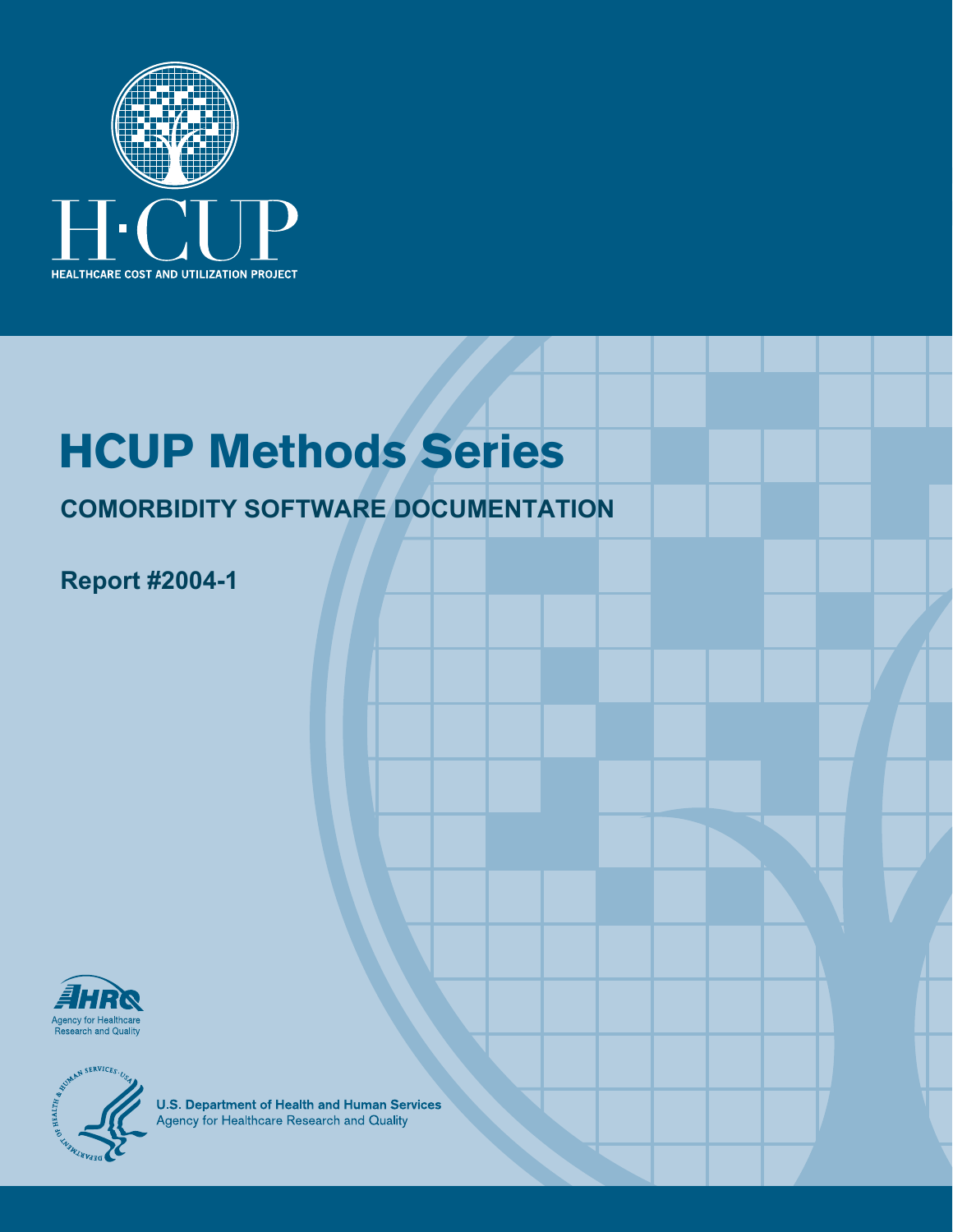**Contact Information: Healthcare Cost and Utilization Project (HCUP) Agency for Healthcare Research and Quality 540 Gaither Road Rockville, MD 20850 http://www.hcup-us.ahrq.gov** 

**For Technical Assistance with HCUP Products:** 

**Email: hcup@ahrq.gov** 

**or** 

**Phone: 1-866-290-HCUP** 

Recommended Citation: Elixhauser A, Steiner C, Kruzikas D. *Comorbidity Software Documentation*. 2004. HCUP Methods Series Report # 2004-1. ONLINE February 6, 2004. U.S. Agency for Healthcare Research and Quality. Available: http://www.hcupus.ahrq.gov/toolssoftware/comorbidity/comorbidity.jsp.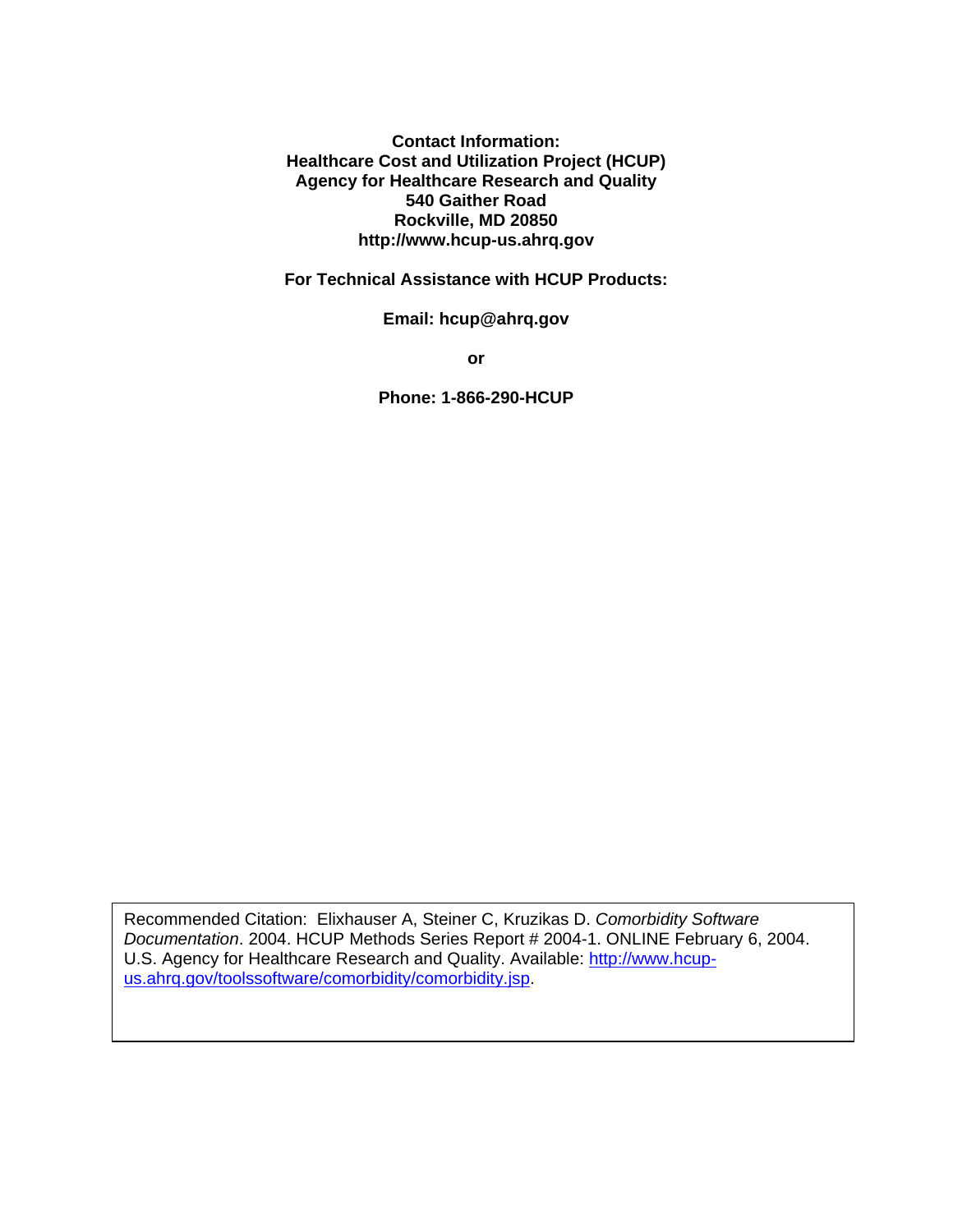### **TABLE OF CONTENTS**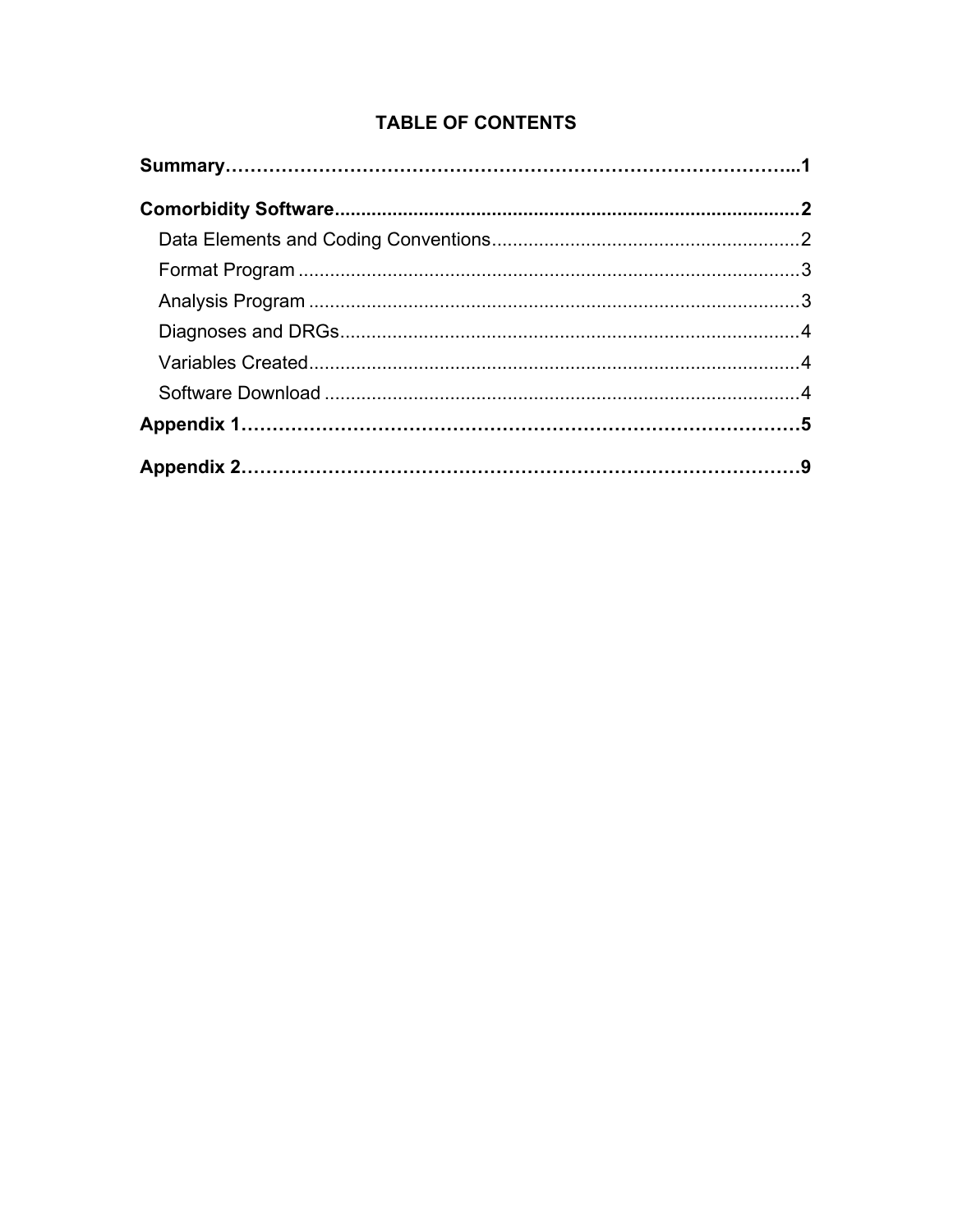### **Summary**

The Comorbidity Software is a tool that assigns variables to identify comorbidities in hospital discharge records using diagnosis coding from the *International Classification of Diseases, 9th Revision, Clinical Modification* (ICD-9-CM). This software, consisting of two computer programs, was developed at the Agency for Healthcare Research and Quality (AHRQ, formerly known as the Agency for Health Care Policy and Research).

This document describes the software that maps ICD-9-CM diagnosis codes into comorbidity indicators, as reported by Elixhauser et al. (Comorbidity Measures for Use with Administrative Data. *Medical Care*, 1998;36:8-27). The report includes the technical documentation for the Comorbidity Software and describes three topics:

- Data elements required for the programs.
- The SAS programs.
- How to use the SAS programs on an IBM-compatible PC.

The first software download is the format program that defines a format library needed to complete comorbidity analysis. The second download program is the analysis program that assigns an indicator to each inpatient record for the comorbidity variables of interest.

These programs will be useful to researchers and policy analysts seeking information on ways to assess and control for disease severity.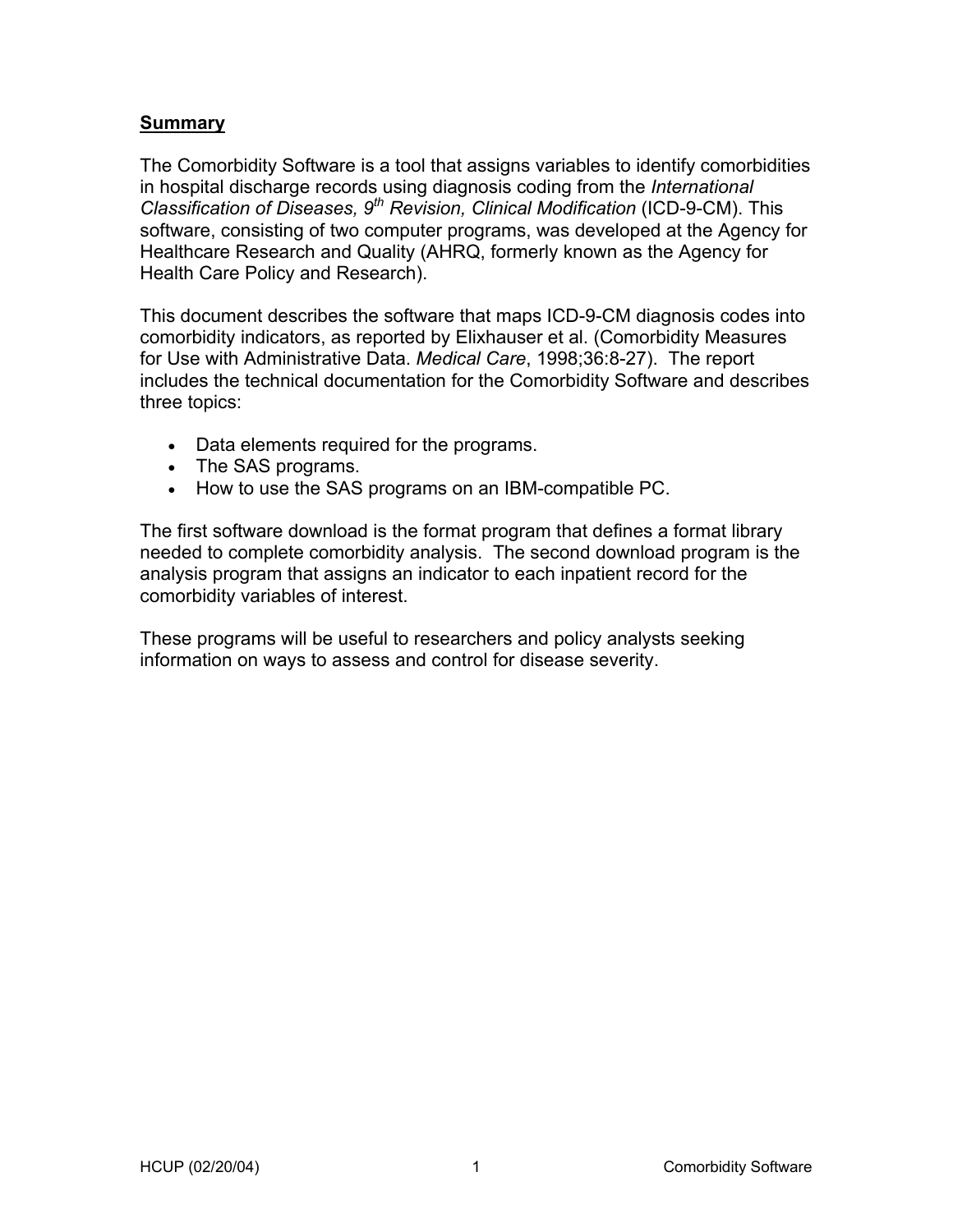## **Comorbidity Software**

Comorbidity software assigns variables that identify comorbidities in hospital discharge records using the diagnosis coding of ICD-9-CM (*International Classification of Diseases, Ninth Edition, Clinical Modifications*). This document describes the software that creates the comorbidity measures reported by Elixhauser et al. ("Comorbidity Measures for Use with Administrative Data." *Medical Care*, 1998;36:8-27).

The comorbidity software consists of two SAS computer programs for PCs. Although these programs are written in SAS, they are being distributed in ASCII so that they can be readily adapted to other programming languages.

The first program, *Creation of Format Library for Comorbidity Groups*, creates a SAS format library that maps diagnosis codes into comorbidity indicators. Additional formats are created to exclude conditions that may be complications or that may be related to the principal diagnosis.

The second SAS program, *Creation of Comorbidity Variables*, applies these formats to a data set containing administrative data.

This document describes three topics:

- Data elements required for the programs.
- The SAS programs.
- How to use the SAS programs on an IBM-compatible PC.

### **Data Elements and Coding Conventions**

The input data file must contain certain elements that are coded in specific ways. These elements are required for the assignment of the comorbidity flags. The flags are 0/1 indicators that note whether individual records include each comorbidity.

The input data set **must** have the following two variables:

- 1. Diagnosis-related groups (DRGs).
- 2. Diagnostic codes (ICD-9-CMs).

The required elements and coding are detailed further below.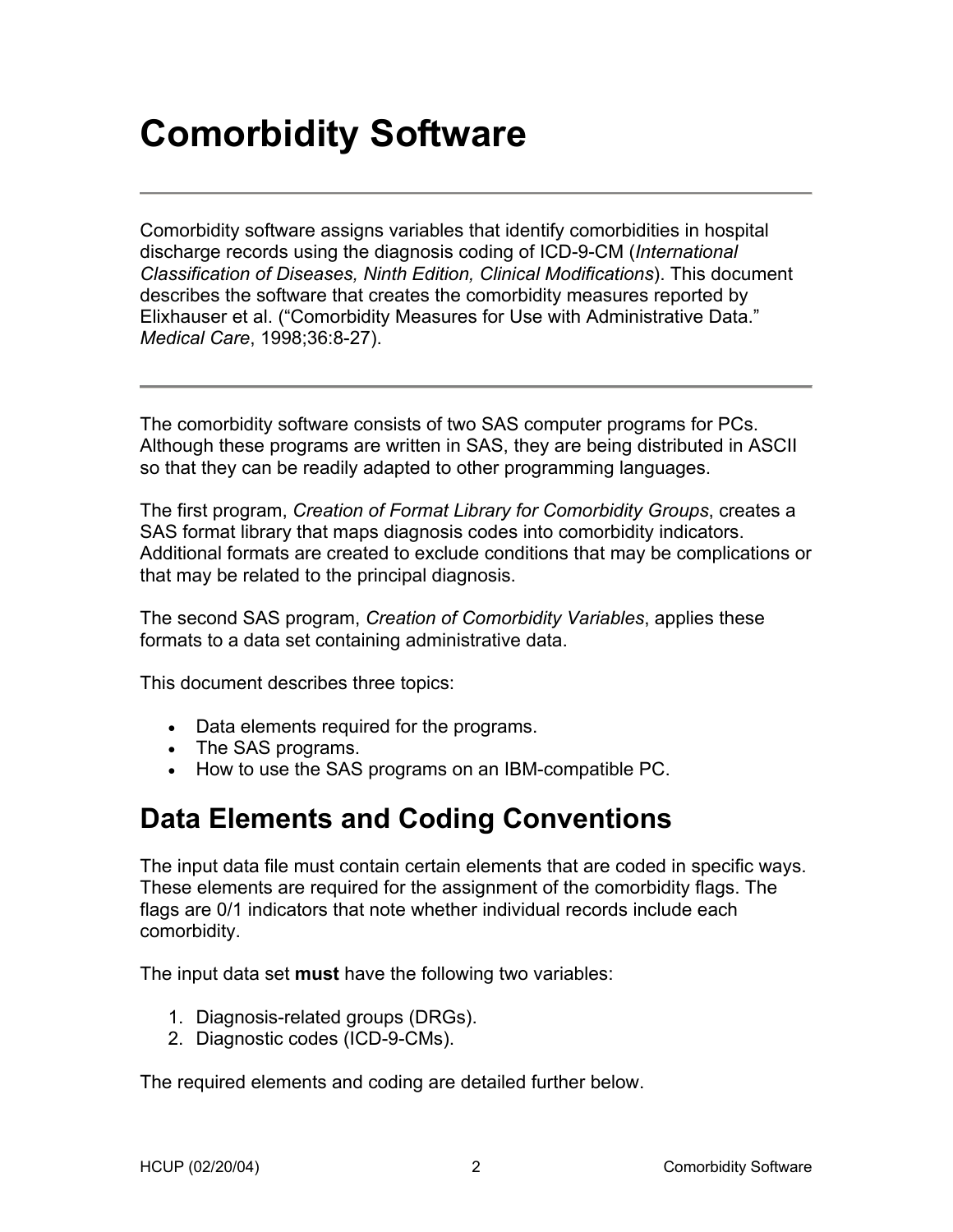### **Required Elements of Input File**

|                          |            |   | Element Type Length Label and Uniform Coding                                                                                                                                                   |
|--------------------------|------------|---|------------------------------------------------------------------------------------------------------------------------------------------------------------------------------------------------|
| DRG                      | <b>Num</b> | 3 | DRG in effect on discharge date, assigned by the DRG Grouper<br>algorithm of the Health Care Financing Administration (HCFA)                                                                   |
| DX1                      | Char       | 5 | Principal diagnosis, annnn (blanks indicate missing)                                                                                                                                           |
| DX <sub>2</sub> -<br>DXn | Char       | 5 | Secondary diagnoses 2-n, where n varies by data set                                                                                                                                            |
| <b>NDX</b>               | <b>Num</b> | 3 | Number of diagnoses on this discharge. (Note: A macro variable<br>defines this element; it is currently set as 2.) NDX should always be<br>equal or less than the macro variable called NUMDX. |

### **Format Program**

### **Creation of Format Library for Comorbidity Groups**

The format program defines a format library that contains the diagnosis screens necessary for the comorbidity analysis. It will be used by Program 2, the comorbidity analysis program.

- Input: None
- Output: Permanent SAS format library called \FMTLIB\formats.sc2.
- Changes: The code points to a directory called FMTLIB on the c: drive for the format library output file. If you use another directory or drive, this code must be changed. Initially, this directory should be defined.

### **Analysis Program**

### **Creation of Comorbidity Variables**

The analysis program assigns to the inpatient records 0/1 indicators for the comorbidity variables of interest. This program assumes that the input data file conforms to specific variables names, attributes, and coding conventions, as described above.

- Input: SAS inpatient data (CORE) conforming to HCUP coding conventions (described above), and SAS format library (FMTLIB), created from the included format program.
- Output: SAS data set (ANALYSIS) containing inpatient records with their comorbidity indicators. The contents of the ANALYSIS file and the means for the comorbidity variables are output as hard copy. The output file is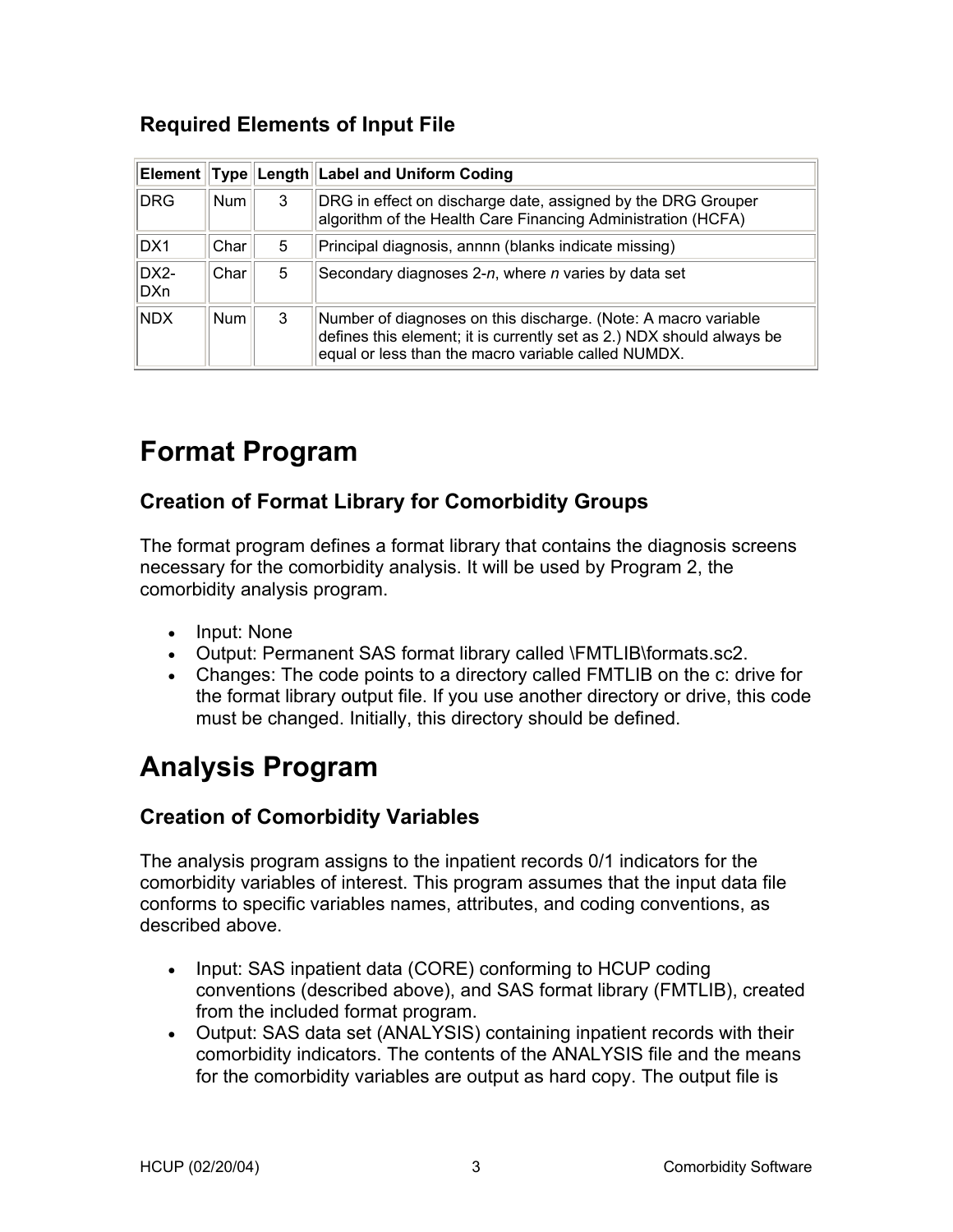called ANALYSIS; if your file name differs, the DATA statement needs to be changed.

• Changes: The code points to a directory called DATA on the c: drive for the input and output files. If you use another directory or drive, this code must be changed. Initially, the DATA directory needs to be defined. The macro variable (NUMDX) that defines the number of diagnoses on your data file needs to be defined (change the "2" to the appropriate number).

The macro variable (CORE) that defines the input file (SASname) needs to be defined; change the XXXXXX to the appropriate name.

There is an options statement that defines page and line size preferences; the settings currently are linesize=159 and pagesize=56. These settings can be changed, depending upon whether you prefer portrait or landscape style output.

### **Diagnoses and DRGs**

ICD-9-CM and DRG coding changes through September 30, 2004, are incorporated into this software*. Appendix 1* contains these coding changes.

### **Variables Created**

Thirty comorbidity variables are created using the comorbidity software, based on the format library. The library contains formats for the ICD-9-CM codes and DRG screens. Construction of these variables is summarized in *Appendix 2*.

The original table appeared in the paper by Elixhauser et al (1998). This table has been updated to reflect the ICD-9-CM and DRG updates in the software.

### **Software Download**

The comorbidity program files can be downloaded from the HCUP-US website at:

http://www.hcup-us.ahrq.gov/toolssoftware/comorbidity/comorbidity.jsp#download

Though they are written in SAS, both files are being distributed in ASCII so they can be readily adapted to other programming languages.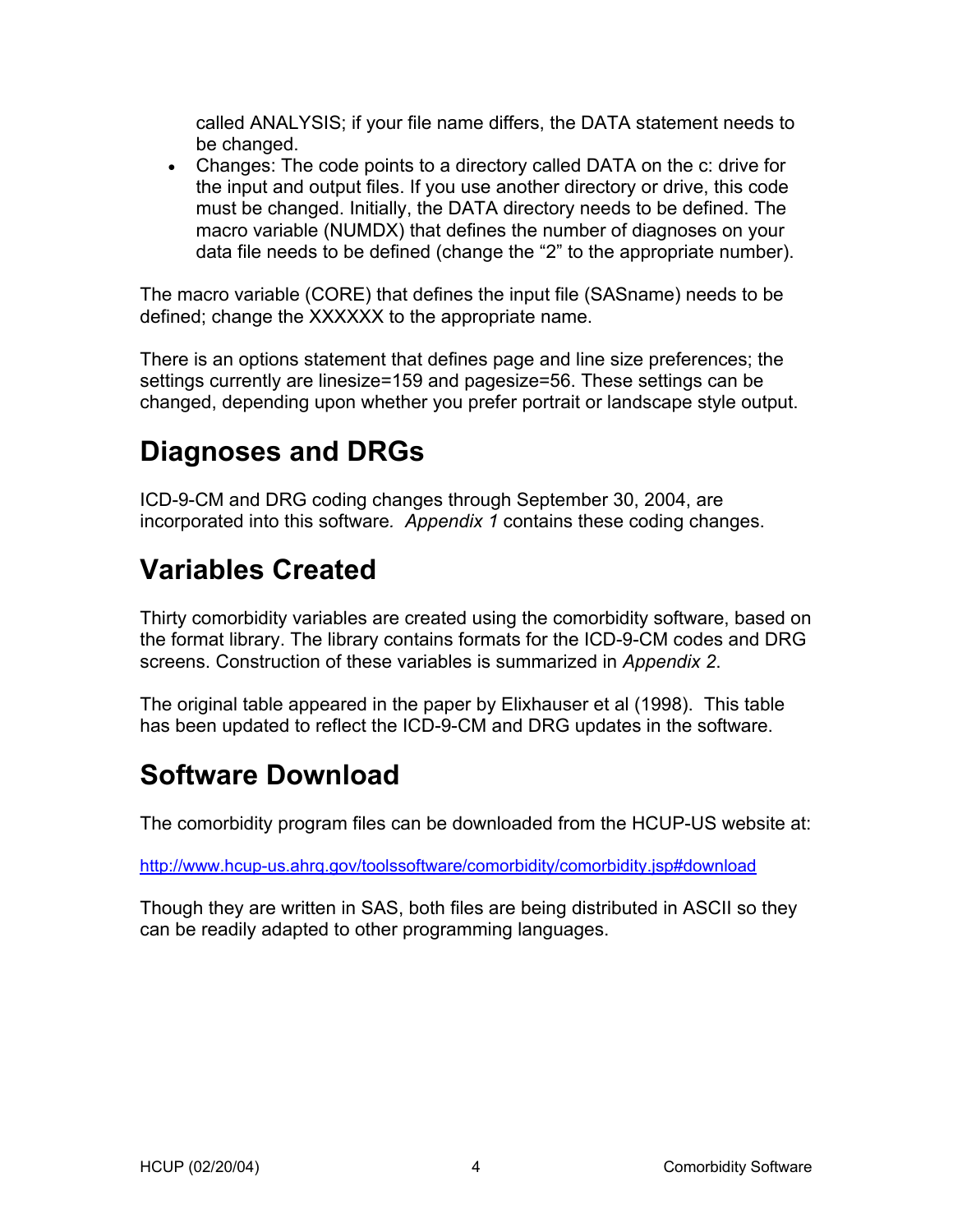#### Appendix 1. Changes Made to Comorbidity Software for FY2004, Version 2.0

The following changes were made to the Comorbidity Software for fiscal year 2004. This year included not only ICD-9-CM updates for fiscal year 2004, but also some modifications to the software as described below. These changes are incorporated in the tool currently available: Comorbidity Software, Version 2.0.

| ICD-9-CM Changes to the Comorbidity Software, FY2004 |                                 |                                                                                                                 |
|------------------------------------------------------|---------------------------------|-----------------------------------------------------------------------------------------------------------------|
| ICD-9-CM<br>Diagnosis<br>Code                        | ICD-9-CM Diagnosis Code Label   | Comorbidity Assignment                                                                                          |
| 07022                                                | HPT B CHRN COMA WO DLTA         | Liver disease                                                                                                   |
| 07023                                                | HPT B CHRN COMA W DLTA          | Liver disease                                                                                                   |
| 07044                                                | CHRNC HPT C W HEPAT COMA        | Liver disease                                                                                                   |
| 25080                                                | DMII OTH NT ST UNCNTRLD         | Diabetes with chronic complications                                                                             |
| 25081                                                | DMI OTH NT ST UNCNTRLD          | Diabetes with chronic complications                                                                             |
| 25082                                                | DMII OTH UNCNTRLD               | Diabetes with chronic complications                                                                             |
| 25083                                                | DMI OTH UNCNTRLD                | Diabetes with chronic complications                                                                             |
| 28521                                                | ANEMIA IN ESRD                  | Deficiency anemias                                                                                              |
| 28522                                                | ANEMIA IN NEOPLASTIC DIS        | Deficiency anemias                                                                                              |
| 28529                                                | ANEMIA-OTHCHRONIC ILL           | Deficiency anemias                                                                                              |
| 28981*                                               | PRIM HYPERCOAGULABLE ST         | Coagulopathy - note: this comorbidity<br>should be dropped when used with the<br>AHRQ Patient Safety Indicators |
| 28982*                                               | SEC HYPERCOGABULABLE ST         | Coagulopathy - note: this comorbidity<br>should be dropped when used with the<br>AHRQ Patient Safety Indicators |
| 2910                                                 | <b>DELIRIUM TREMENS</b>         | Alcohol abuse                                                                                                   |
| 2913                                                 | ALCOHOLIC HALLUCINOSIS          | Alcohol abuse                                                                                                   |
| 3300                                                 | LEUKODYSTROPHY                  | Other neurological                                                                                              |
| 3301                                                 | <b>CEREBRAL LIPIDOSES</b>       | Other neurological                                                                                              |
| 3302                                                 | <b>CEREB DEGEN IN LIPIDOSIS</b> | Other neurological                                                                                              |
| 3303                                                 | CERB DEG CHLD IN OTH DIS        | Other neurological                                                                                              |
| 3308                                                 | DEREB DEGEN IN CHILD NEC        | Other neurological                                                                                              |
| 3309                                                 | CEREB DEGEN IN CHILD NOS        | Other neurological                                                                                              |
| 3310                                                 | ALZHEIMER'S DISEASE             | Other neurological                                                                                              |
| 33111*                                               | PICK'S DISEASE                  | Other neurological                                                                                              |
| 33119*                                               | FRONTOTEMP DEMENTIA NEC         | Other neurological                                                                                              |
| 3312                                                 | SENILE DEGENERAT BRAIN          | Other neurological                                                                                              |
| 3313                                                 | COMMUNICAT HYDROCEPHALUS        | Other neurological                                                                                              |
| 3314                                                 | OBSTRUCTIV HYDROCEPHALUS        | Other neurological                                                                                              |
| 3317                                                 | <b>CEREB DEGEN IN OTH DIS</b>   | Other neurological                                                                                              |
| 33181                                                | <b>REYE'S SYNDROME</b>          | Other neurological                                                                                              |
| 33182*                                               | DEMENTIA W LEWY BODIES          | Other neurological                                                                                              |
| 33189                                                | <b>CEREB DEGENERATION NEC</b>   | Other neurological                                                                                              |
| 3452                                                 | PETIT MAL STATUS                | Other neurological                                                                                              |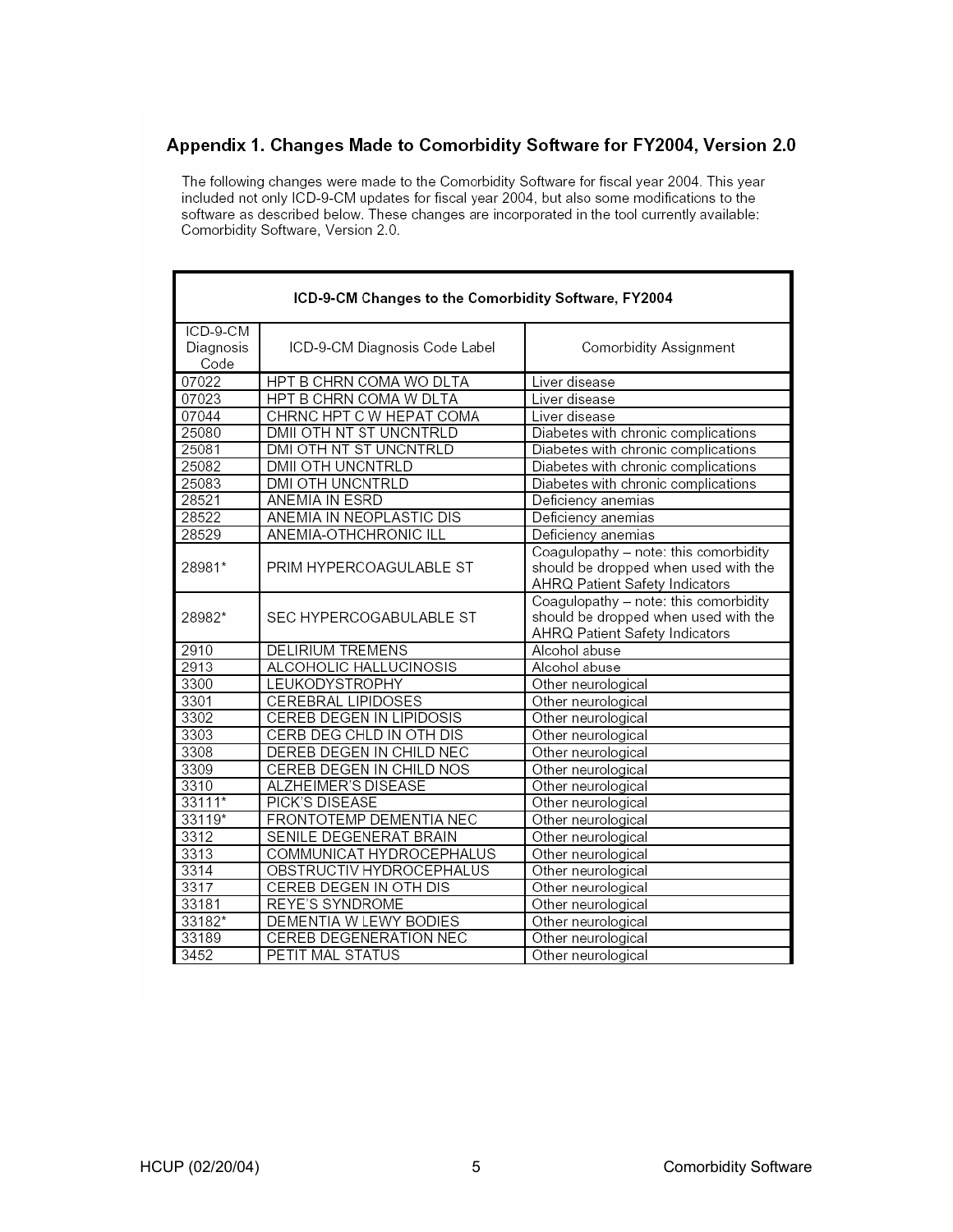| 3453   | <b>GRAND MAL STATUS</b>       | Other neurological             |
|--------|-------------------------------|--------------------------------|
| 34560  | INF SPASM W/O INTR EPIL       | Other neurological             |
| 34561  | INF SPASM W INTRACT EPIL      | Other neurological             |
| 34570  | EPIL PAR CONT W/O INT EP      | Other neurological             |
| 34571  | EPIL PAR CONT W INTR EPI      | Other neurological             |
| 34830* | <b>ENCEPHALOPATHY NOS</b>     | Other neurological             |
| 34831* | METABOLIC ENCEPHALOPATHY      | Other neurological             |
| 34839* | ENCEPHALOPATHY NEC            | Other neurological             |
| 4010   | MALIGNANT HYPERTENSION        | Hypertension, complicated      |
| 40200  | MAL HYP HT DIS W/O HF         | Hypertension, complicated      |
| 40201  | MAL HYPERT HRT DIS W HF       | Congestive heart failure (CHF) |
| 40300  | MAL HYP REN W/O REN FAIL      | Hypertension, complicated      |
| 40301  | MAL HYP REN W RENAL FAIL      | Renal failure                  |
| 40310  | BEN HYP REN W/O REN FAIL      | Hypertension, complicated      |
| 40390  | HYP REN NOS W/O REN FAIL      | Hypertension, complicated      |
| 40400  | MAL HY HT/REN W/O HF/RF       | Hypertension, complicated      |
| 40401  | MAL HYPER HRT/REN W HF        | Congestive heart failure (CHF) |
| 40402  | MAL HY HT/REN W REN FAIL      | Renal failure                  |
| 40403  | MAL HYP HRT/REN W HF&RF       | Renal failure                  |
| 40410  | BEN HY HT/REN W/O HF/RF       | Hypertension, complicated      |
| 40413  | BEN HYP HRT/REN W HF&RF       | Renal failure                  |
| 40493  | HYP HRT/REN NOS W HF&RF       | Renal failure                  |
| 40501  | MAL RENOVASC HYPERTENS        | Hypertension, complicated      |
| 40509  | MAL SECOND HYPERTEN NEC       | Hypertension, complicated      |
| 43820  | LATE EF-HEMPLGA SIDE NOS      | Paralysis                      |
| 43821  | LATE EF-HEMPLGA DOM SIDE      | Paralysis                      |
| 43822  | LATE EF-HEMIPLGA NON-DOM      | Paralysis                      |
| 43830  | LATE EF-MPLGA UP LMB NOS      | Paralysis                      |
| 43831  | LATE EF-MPLGA UP LMB DOM      | Paralysis                      |
| 43832  | LT EF-MPLGA UPLMB NONDOM      | Paralysis                      |
| 43840  | LTE EF-MPLGA LOW LMB NOS      | Paralysis                      |
| 43841  | LTE EF-MPLGA LOW LMB DOM      | Paralysis                      |
| 43842  | LT EF-MPLGA LOWLMB NONDM      | Paralysis                      |
| 43850  | LT EF OTH PARAL SIDE NOS      | Paralysis                      |
| 43851  | LT EF OTH PARAL DOM SIDE      | Paralysis                      |
| 43852  | LT EF OTH PARALS NON-DOM      | Paralysis                      |
| 43853  | LT EF OTH PARALS-BILAT        | Paralysis                      |
| 44100  | DSCT OF AORTA UNSP SITE       | Peripheral vascular disorder   |
| 44101  | <b>DSCT OF THORACIC AORTA</b> | Peripheral vascular disorder   |
| 44102  | DSCT OF ABDOMINAL AORTA       | Peripheral vascular disorder   |
| 44103  | DSCT OF THORACOABD AORTA      | Peripheral vascular disorder   |
| 4411   | RUPTUR THORACIC ANEURYSM      | Peripheral vascular disorder   |
| 4413   | RUPT ABD AORTIC ANEURYSM      | Peripheral vascular disorder   |
| 4415   | RUPT AORTIC ANEURYSM NOS      | Peripheral vascular disorder   |
| 4416   | THORACOABD ANEURYSM RUPT      | Peripheral vascular disorder   |
| 4420   | UPPER EXTREMITY ANEURYSM      | Peripheral vascular disorder   |
| 4421   | RENAL ARTERY ANEURYSM         | Peripheral vascular disorder   |
| 4422   | ILIAC ARTERY ANEURYSM         | Peripheral vascular disorder   |
| 4423   | LOWER EXTREMITY ANEURYSM      | Peripheral vascular disorder   |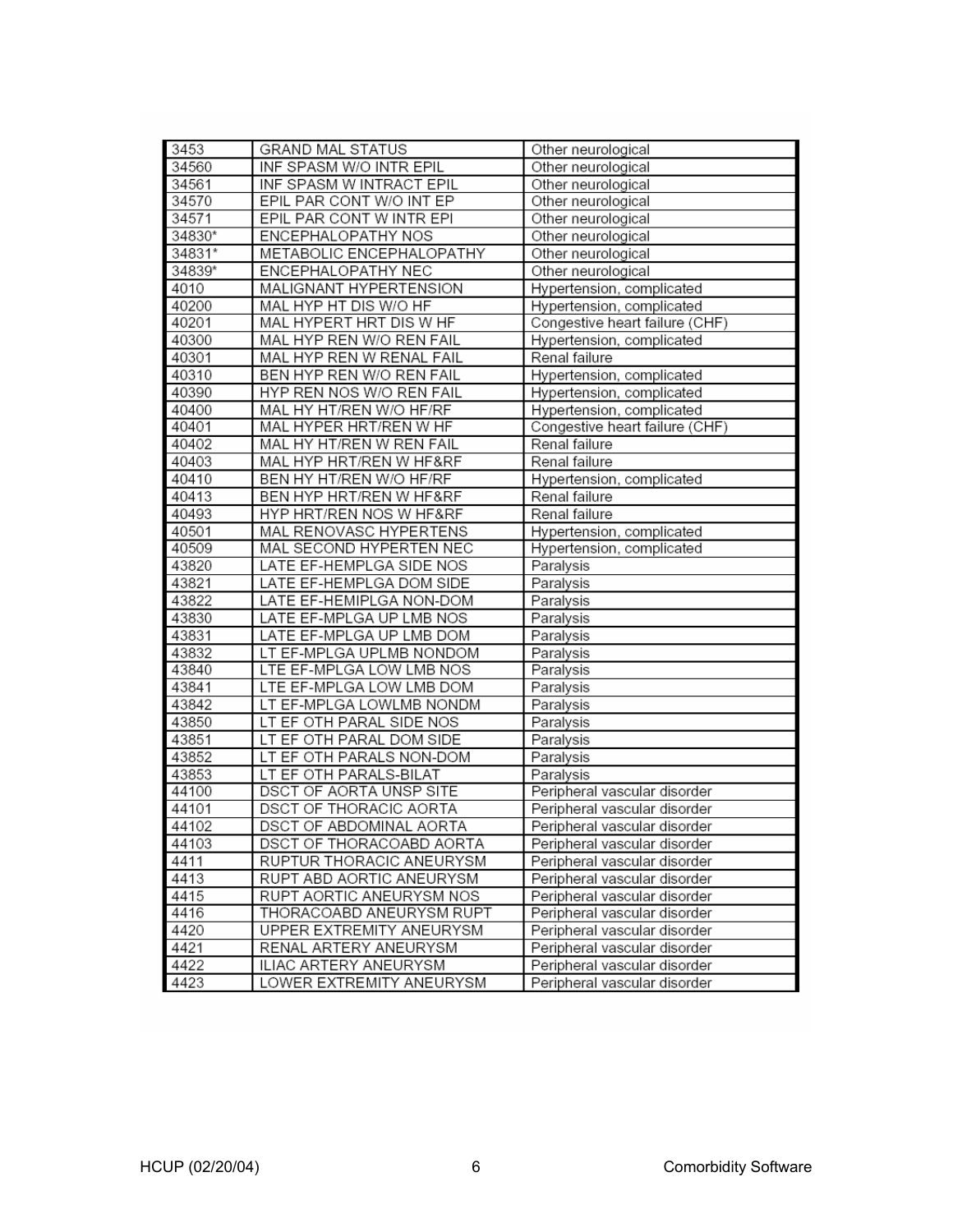| 44281  | ANEURYSM OF NECK         | Peripheral vascular disorder            |
|--------|--------------------------|-----------------------------------------|
| 44282  | SUBCLAVIAN ANEURYSM      | Peripheral vascular disorder            |
| 44283  | SPLENIC ARTERY ANEURYSM  | Peripheral vascular disorder            |
| 44284  | VISCERAL ANEURYSM NEC    | Peripheral vascular disorder            |
| 44289  | ANEURYSM NEC             | Peripheral vascular disorder            |
| 4429   | <b>ANEURYSM NOS</b>      | Peripheral vascular disorder            |
| 49381* | EXERCSE IND BRONCHOSPASM | Chronic pulmonary disease               |
| 49382* | COUGH VARIANT ASHTMA     | Chronic pulmonary disease               |
| 49392  | ASTHMA NOS W (AC) EXAC   | Chronic pulmonary disease               |
| 53141  | CHR STOM ULC W HEM-OBSTR | Peptic ulcer disease including bleeding |
| 53151  | CHR STOM ULC W PERF-OBST | Peptic ulcer disease including bleeding |
| 53161  | CHRSTOM ULC HEM-PERF-OB  | Peptic ulcer disease including bleeding |
| 53171  | CHR STOMACH ULC NOS-OBST | Peptic ulcer disease including bleeding |
| 53191  | STOMACH ULCER NOS-OBSTR  | Peptic ulcer disease including bleeding |
| 53241  | CHR DUODEN ULC HEM-OBSTR | Peptic ulcer disease including bleeding |
| 53251  | CHR DUODEN ULC PERF-OBST | Peptic ulcer disease including bleeding |
| 53261  | CHR DUOD ULC HEM/PERF-OB | Peptic ulcer disease including bleeding |
| 53271  | CHR DUODEN ULC NOS-OBSTR | Peptic ulcer disease including bleeding |
| 53291  | DUODENAL ULCER NOS-OBSTR | Peptic ulcer disease including bleeding |
| 53341  | CHR PEPTIC ULC W HEM-OBS | Peptic ulcer disease including bleeding |
| 53351  | CHR PEPTIC ULC PERF-OBST | Peptic ulcer disease including bleeding |
| 53361  | CHR PEPT ULC HEM/PERF-OB | Peptic ulcer disease including bleeding |
| 53371  | CHR PEPTIC ULCER NOS-OBS | Peptic ulcer disease including bleeding |
| 53391  | PEPTIC ULCER NOS-OBSTRUC | Peptic ulcer disease including bleeding |
| 53441  | CHR MARGIN ULC W HEM-OBS | Peptic ulcer disease including bleeding |
| 53451  | CHR MARGIN ULC PERF-OBST | Peptic ulcer disease including bleeding |
| 53461  | CHR MARG ULC HEM/PERF-OB | Peptic ulcer disease including bleeding |
| 53471  | CHR MARGINAL ULC NOS-OBS | Peptic ulcer disease including bleeding |
| 53491  | GASTROJEJUN ULC NOS-OBST | Peptic ulcer disease including bleeding |
| 64200  | ESSEN HYPERTEN PREG-UNSP | Hypertension, uncomplicated             |
| 64201  | ESSEN HYPERTEN-DELIVERED | Hypertension, uncomplicated             |
| 64202  | ESSEN HYPERTEN-DEL W P/P | Hypertension, uncomplicated             |
| 64203  | ESSEN HYPERTEN-ANTEPART  | Hypertension, uncomplicated             |
| 64204  | ESSEN HYPERTEN-POSTPART  | Hypertension, uncomplicated             |
| 64210  | RENAL HYPERTEN PREG-UNSP | Hypertension, complicated               |
| 64211  | RENAL HYPERTEN PG-DELIV  | Hypertension, complicated               |
| 64213  | RENAL HYPERTEN-ANTEPART  | Hypertension, complicated               |
| 64214  | RENAL HYPERTEN-POSTPART  | Hypertension, complicated               |
| 64220  | OLD HYPERTEN PREG-UNSPEC | Hypertension, complicated               |
| 64221  | OLD HYPERTEN NEC-DELIVER | Hypertension, complicated               |
| 64222  | OLD HYPERTEN-DELIV W P/P | Hypertension, complicated               |
| 64223  | OLD HYPERTEN NEC-ANTEPAR | Hypertension, complicated               |
| 64224  | OLD HYPERTEN NEC-POSTPAR | Hypertension, complicated               |
| 64270  | TOX W OLD HYPERTEN-UNSP  | Hypertension, complicated               |
| 64271  | TOX W OLD HYPERTEN-DELIV | Hypertension, complicated               |
| 64272  | TOX W OLD HYP-DEL W P/P  | Hypertension, complicated               |
| 64273  | TOX W OLD HYPER-ANTEPART | Hypertension, complicated               |
| 64274  | TOX W OLD HYPER-POSTPART | Hypertension, complicated               |
| 64290  | HYPERTEN PREG NOS-UNSPEC | Hypertension, complicated               |
|        |                          |                                         |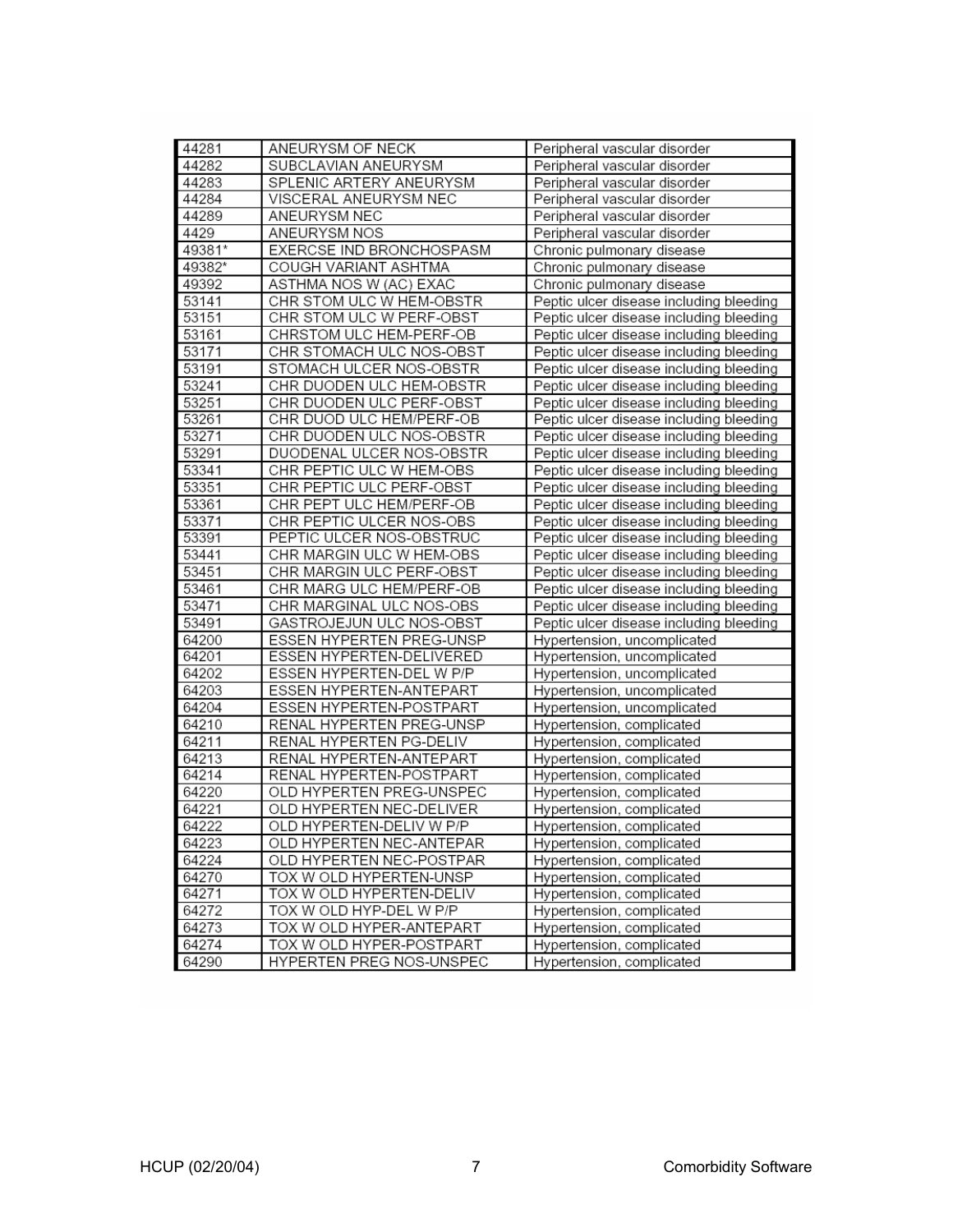| 64291            | <b>HYPERTENS NOS-DELIVERED</b> | Hypertension, complicated           |
|------------------|--------------------------------|-------------------------------------|
| 64292            | HYPERTENS NOS-DEL W P/P        | Hypertension, complicated           |
| 64293            | HYPERTENS NOS-ANTEPARTUM       | Hypertension, complicated           |
| 64294            | HYPERTENS NOS-POSTPARTUM       | Hypertension, complicated           |
| 64820            | ANEMIA IN PREG-UNSPEC          | Blood loss anemia                   |
| 64821            | ANEMIA - DELIVERED             | Blood loss anemia                   |
| 64822            | ANEMIA - DELIVERED W P/P       | Blood loss anemia                   |
| 64823            | ANEMIA - ANTEPARTUM            | Blood loss anemia                   |
| 64824            | ANEMIA – POSTPARTUM            | Blood loss anemia                   |
| 64830            | DRUG DEPEND PREG-UNSPEC        | Drug abuse                          |
| 64831            | DRUG DEPENDENCE-DELIVER        | Drug abuse                          |
| 64832            | DRUG DEPENDEN-DEL W P/P        | Drug abuse                          |
| 64833            | DRUG DEPENDENCE-ANTEPARTUM     | Drug abuse                          |
| 64834            | DRUG DEPENDENCE-POSTPART       | Drug abuse                          |
| 7751             | NEONAT DIABETES MELLITUS       | Diabetes with chronic complications |
| V <sub>561</sub> | FT/ADJ XTRCORP DIAL CATH       | Renal failure                       |
| V <sub>562</sub> | FIT/ADJ PERIT DIAL CATH        | Renal failure                       |

\* ICD-9-CM changes designated with an asterisk are new ICD-9-CM codes introduced in<br>FY2004. All other changes are pre-existing codes that have been added to the software.

| Other Changes to Comorbidity Software, FY2004 |                                                                                                 |  |
|-----------------------------------------------|-------------------------------------------------------------------------------------------------|--|
| Comorbidity                                   | Description of Change                                                                           |  |
| Cardiac arrhythmias                           | This comorbidity was removed for FY2004, Version 2.0.                                           |  |
| Coagulopathy                                  | This comorbidity should be dropped when using the $\mathsf{AHRQ}$<br>Patient Safety Indicators. |  |
| Diabetes w/o chronic<br>complications         | In the previous version, this comorbidity was labeled as<br>"Diabetes."                         |  |
| Diabetes w/ chronic<br>complications          | In the previous version, this comorbidity was labeled as<br>"Diabetes, complicated."            |  |
| Fluid and electrolyte<br>disorders            | This comorbidity should be dropped when using the AHRQ<br>Patient Safety Indicators.            |  |

Current as of March 2004.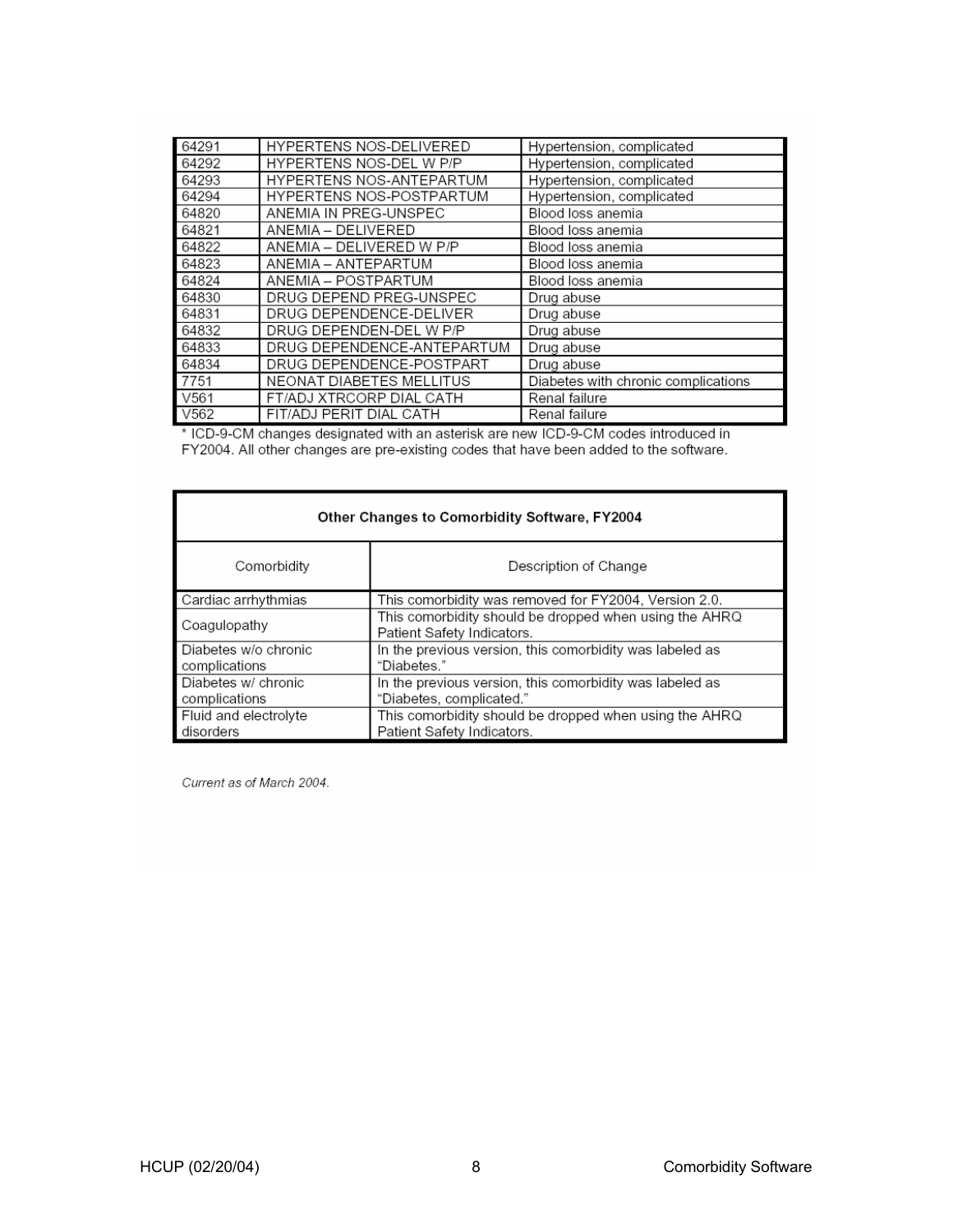### **Appendix 2. Definitions of Comorbidities**

#### **1. Congestive heart failure**

**ICD-9-CM codes:** 398.91, 402.01, 402.11, 402.91, 404.01, 404.11, 404.91, 428.0-428.9

**Discharge does not have these DRGs:** Cardiac (103-112, 115-118, 120-127, 129, 132, 133, 135-143)

#### **2. Valvular disease**

**ICD-9-CM codes:** 093.20-093.24, 394.0-397.1, 424.0-424.91, 746.3-746.6, V42.2, V43.3

**Discharge does not have these DRGs:** Cardiac (103-112, 115-118, 120-127, 129, 132, 133, 135-143)

### **3. Pulmonary circulation disorders**

**ICD-9-CM codes:** 416.0-416.9, 417.9 **Discharge does not have these DRGs:** Cardiac (103-112, 115-118, 120-127,

129, 132, 133, 135-143) or COPD asthma (88, 96-98)

### **4. Peripheral vascular disorders**

**ICD-9-CM codes:** 440.0-440.9, 441.00-441.9, 442.0-442.9, 443.1-443.9, 447.1, 557.1, 557.9, V43.4 **Discharge does not have these DRGs:** Peripheral vascular (130, 131)

### **5. Hypertension (combine uncomplicated and complicated)**

*Hypertension, uncomplicated* **ICD-9-CM codes:** 401.1, 401.9, 642.00-642.04 **Discharge does not have these DRGs:** No DRGs apply

#### *Hypertension, complicated*

**ICD-9-CM codes:** 401.0, 402.00, 402.10, 402.90, 403.00, 403.10, 403.90, 404.00, 404.10, 404.90, 405.01, 405.09, 405.11, 405.19, 405.91, 405.99, 642.10- 462.24, 642.70-642.94 **Discharge does not have these DRGs:** Cardiac (103-112, 115-118, 120-127, 129, 132, 133, 135-143) or Renal (302-305, 315-333)

### **6. Paralysis**

**ICD-9-CM codes:** 342.0-342.12, 342.9-344.9, 438.20-438.53 **Discharge does not have these DRGs:** Cerebrovascular (5, 14-17, 524)

#### **7. Other neurological disorders**

**ICD-9-CM codes:** 330.0-331.9, 332.0, 333.4, 333.5, 334.0-335.9, 340, 341.1- 341.9, 345.00-345.11, 345.2-345.3, 345.40-345.91, 348.1, 348.3-348.39, 780.3,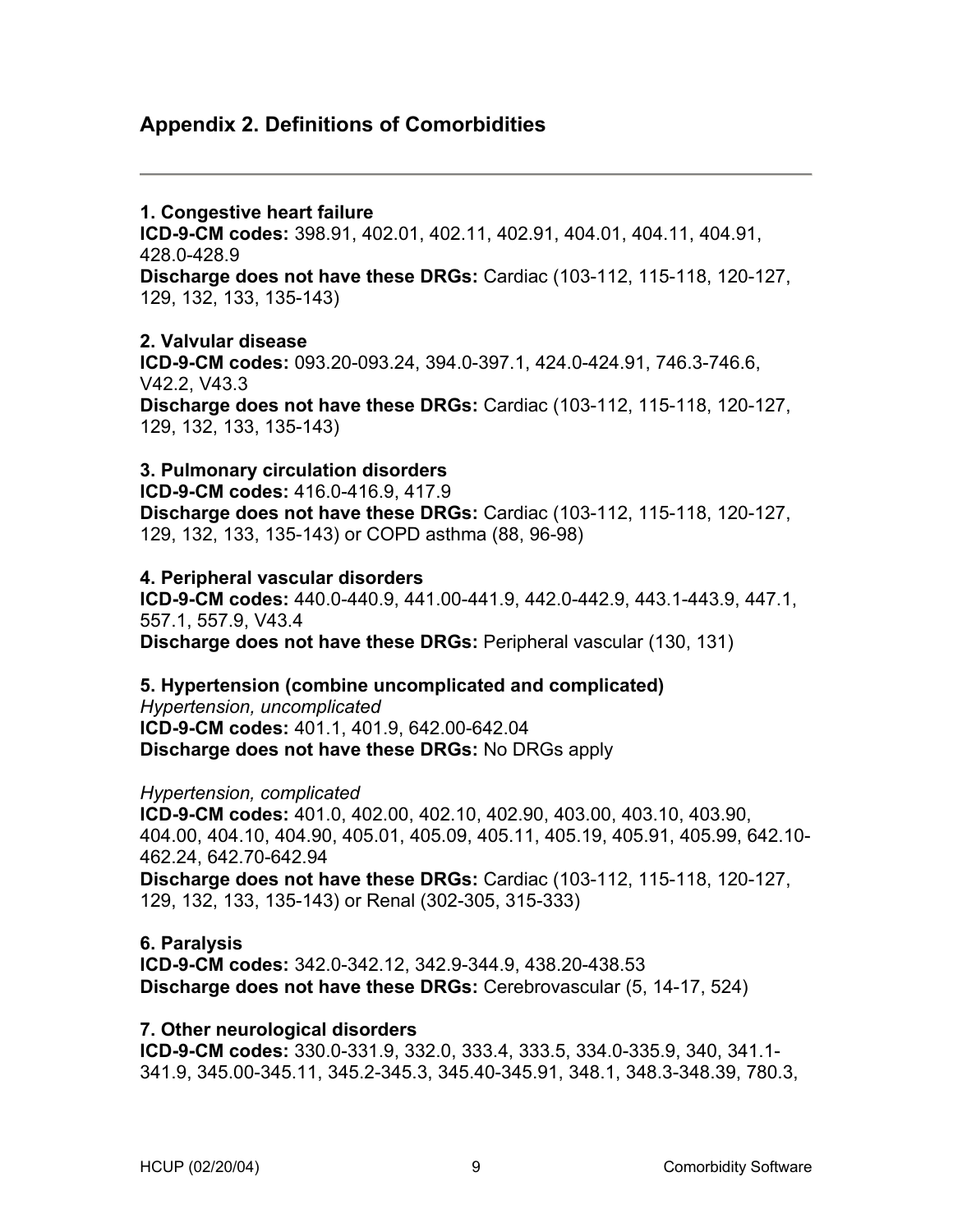780.39, 784.3 **Discharge does not have these DRGs:** Nervous system (1-35, 524)

**8. Chronic pulmonary disease ICD-9-CM codes:** 490-492.8, 493.00-493.92, 494-494.1, 495.0-505, 506.4 **Discharge does not have these DRGs:** COPD asthma (88, 96-98)

**9. Diabetes, uncomplicated ICD-9-CM codes:** 250.00-250.33 **Discharge does not have these DRGs:** Diabetes (294, 295)

**10. Diabetes, complicated ICD-9-CM codes:** 250.40-250.93 **Discharge does not have these DRGs:** Diabetes (294, 295)

**11. Hypothyroidism ICD-9-CM codes:** 243-244.2, 244.8, 244.9 **Discharge does not have these DRGs:** Thyroid endocrine (290, 300, 301)

**12. Renal failure** 

**ICD-9-CM codes:** 403.01, 403.11, 403.91, 404.02, 404.03, 404.12, 404.13, 404.92, 404.93, 585, 586, V42.0, V45.1, V56.0-V56.2, V56.8 **Discharge does not have these DRGs:** Kidney transplant, Renal failure/dialysis (302, 316, 317)

**13. Liver disease ICD-9-CM codes:** 070.22, 070.23, 070.32, 070.33, 070.44, 070.54, 456.0, 456.1, 456.20, 456.21, 571.0, 571.2, 571.3, 571.40-571.49, 571.5, 571.6, 571.8, 571.9, 572.3, 572.8, V42.7

**Discharge does not have these DRGs:** Liver (199-202, 205-208)

**14. Peptic ulcer disease excluding bleeding**

**ICD-9-CM codes:** 531.41, 531.51, 531.61, 531.70, 531.71, 531.90, 531.91, 532.41, 532.51, 532.61, 532.70, 531.71, 532.90, 532.91, 533.41, 533.51, 533.61, 533.70, 533.71, 533.90, 533.91, 534.41, 534.51, 534.61, 534.70, 534.71, 534.90, V12.71

**Discharge does not have these DRGs:** GI hemorrhage or ulcer (174-178)

**15. AIDS: Acquired immune deficiency syndrome I ICD-9-CM codes:** 042-044.9 **Discharge does not have these DRGs:** HIV (488, 489, 490)

**16. Lymphoma ICD-9-CM codes:** 200.00-202.38, 202.50-203.01, 203.8-203.81, 238.6, 273.3, V10.71, V10.72, V10.79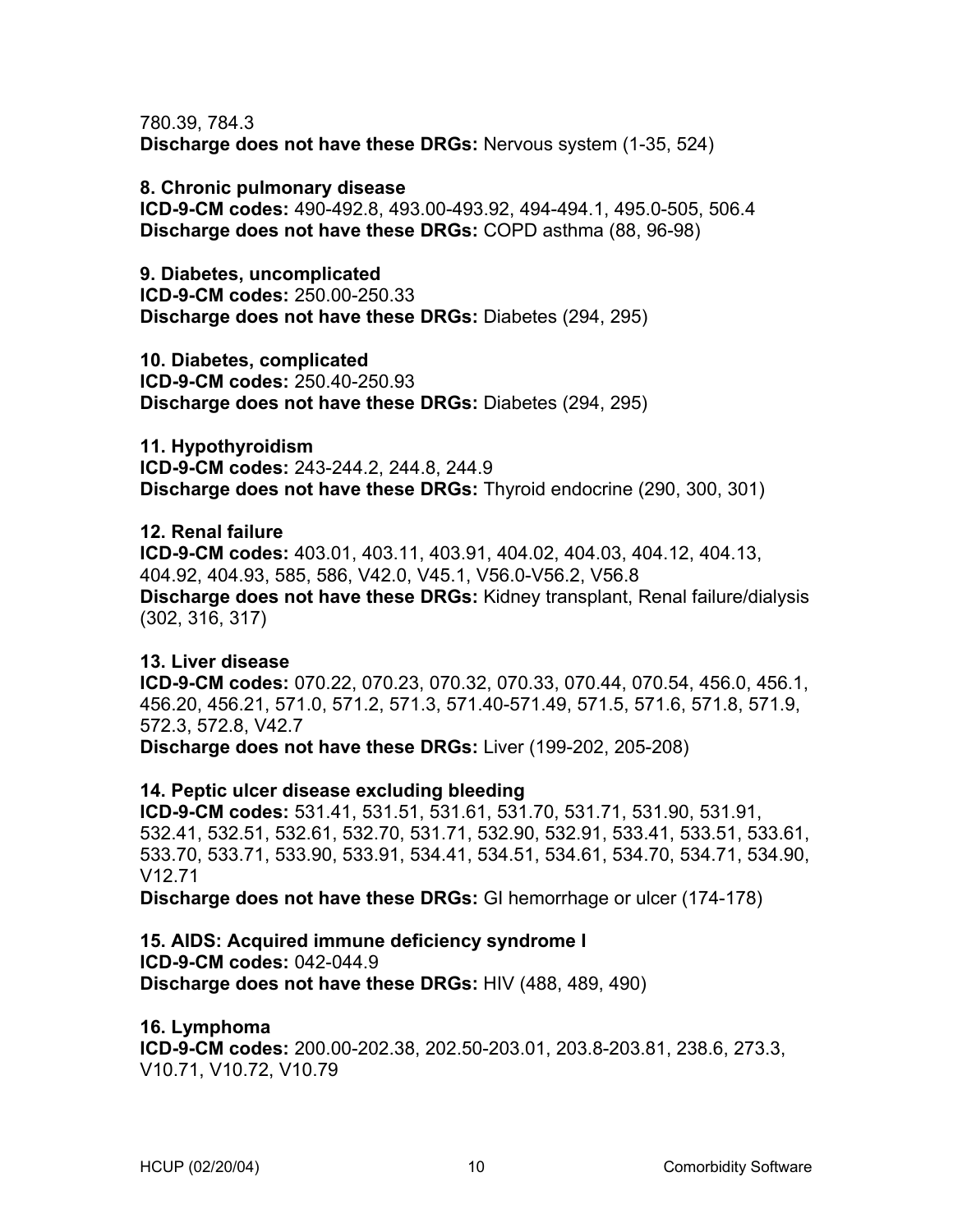**Discharge does not have these DRGs:** Leukemia/lymphoma (400-414, 473, 492)

#### **17. Metastatic cancer**

**ICD-9-CM codes:** 196.0-199.1

**Discharge does not have these DRGs:** Cancer, lymphoma (10, 11, 64, 82, 172, 173, 199, 203, 239, 257-260, 274, 275, 303, 318,319, 338, 344, 346, 347, 354, 355, 357, 363, 366, 367, 406-414)

#### **18. Solid tumor without metastasis**

**ICD-9-CM codes:** 140.0-172.9, 174.0-175.9, 179-195.8, V10.00-V10.59, V10.81- V10.9

**Discharge does not have these DRGs:** Cancer, lymphoma (10, 11, 64, 82, 172, 173, 199, 203, 239, 257-260, 274, 275, 303, 318, 319, 338, 344, 346, 347, 354, 355, 357, 363, 366, 367, 406-414)

**19. Rheumatoid arthritis/collagen vascular diseases ICD-9-CM codes:** 701.0, 710.0-710.9, 714.0-714.9, 720.0-720.9, 725 **Discharge does not have these DRGs:** Connective tissue (240, 241)

**20. Coagulopathy ICD-9-CM codes:** 2860-2869, 287.1, 287.3-287.5, 289.81-289.82 **Discharge does not have these DRGs:** No DRGs apply

**21. Obesity ICD-9-CM codes:** 278.0, 278.00, 278.01 **Discharge does not have these DRGs:** Nutrition /metabolic (296-298)

**22. Weight loss ICD-9-CM codes:** 260-263.9 **Discharge does not have these DRGs:** Nutrition/metabolic (296-298)

**23. Fluid and electrolyte disorders ICD-9-CM codes:** 276.0-276.9 **Discharge does not have these DRGs:** Nutrition/metabolic (296-298)

**24. Blood loss anemia ICD-9-CM codes:** 2800, 648.20-648.24 **Discharge does not have these DRGs:** Anemia (395, 396)

**25. Deficiency anemias ICD-9-CM codes:** 280.1-281.9, 285.21-285.29, 285.9 **Discharge does not have these DRGs:** Anemia (395, 396)

**26. Alcohol abuse ICD-9-CM codes:** 291.0-291.3, 291.5, 291.8, 291.81, 291.89, 291.9, 303.00